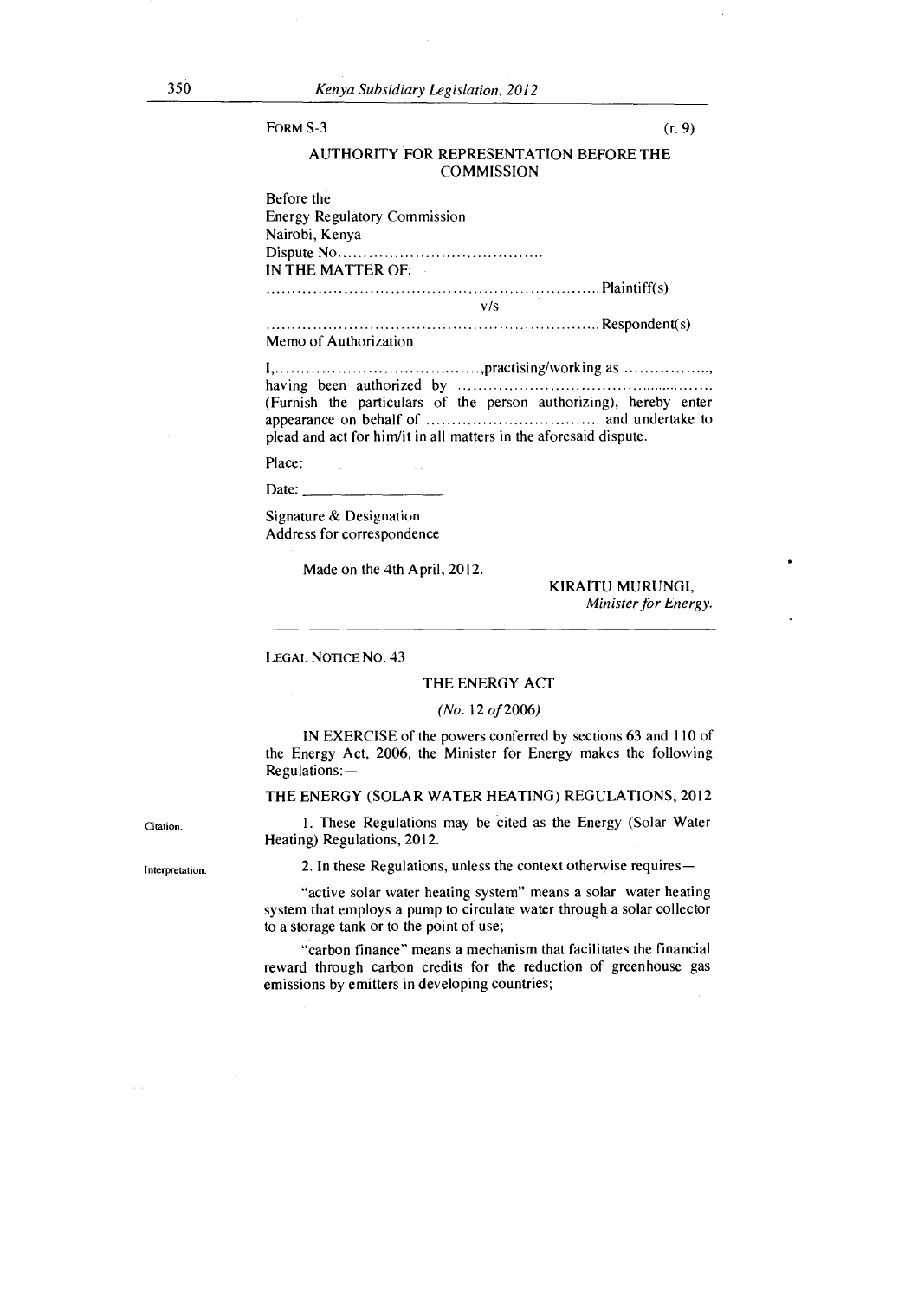"Clean Development Mechanism" means a mechanism that allows emission-reduction projects in developing countries to earn certified emission reduction (CER) credits each equivalent to one tonne of carbon dioxide, which can be traded or sold, or used by industrialized countries to a meet a part of their emission reduction targets under the Kyoto Protocol;

"cogeneration" means the production of electricity and heat in one single process for dual output streams;

"direct solar water-heating system" means a solar water heating system in which water is heated directly in the collector;

"indirect solar water-heating system" means a solar water heating system in which a heat transfer fluid in the collector transfers heat to the water through a heat exchanger;

"Kenya Standard" means the specification or code of practice declared by the National Standards Council under section 9 of the Standards Act;

"licensee" means the holder of a licence issued under these Regulations;

"Minister" means the Minister for the time being responsible for matters relating to energy;

"passive solar water heating system" means a solar water heating system that employs natural convection to circulate water through a solar collector to a storage tank or to the point of use;

"premises" means existing, new or alterations and extensions to existing residential or commercial buildings or structures, including-

- (a) small domestic houses as defined in the building code made under the Local Government Act;
- (b) all domestic dwellings or residential houses;
- (c) commercial buildings including hotels, lodges, clubs, restaurants, cafeterias, laundries, eating places and similar premises;
- (d) health institutions including hospitals, health centres and clinics and similar medical facilities;
- (e) educational institutions including universities, colleges, boarding schools and similar institutions;

"renewable energy" means all non-fossil sources including, biomass, geothermal, small hydro-power, solar, wind, sewage treatment and plant gas;

"solar collectors" include evacuated tube collectors, and glazed and unglazed flat plate collectors;

"solar water heating system" means a device or system that uses sunlight to heat water and comprises of solar collectors, storage tanks, controls , installation hardware and fittings.

3. (1) All premises within the jurisdiction of a local authority' with hot water requirements of a capacity exceeding one hundred litres per day shall install and use solar heating systems.

Installation and use of solar water heating systems.

Cap 265.

Cap. 496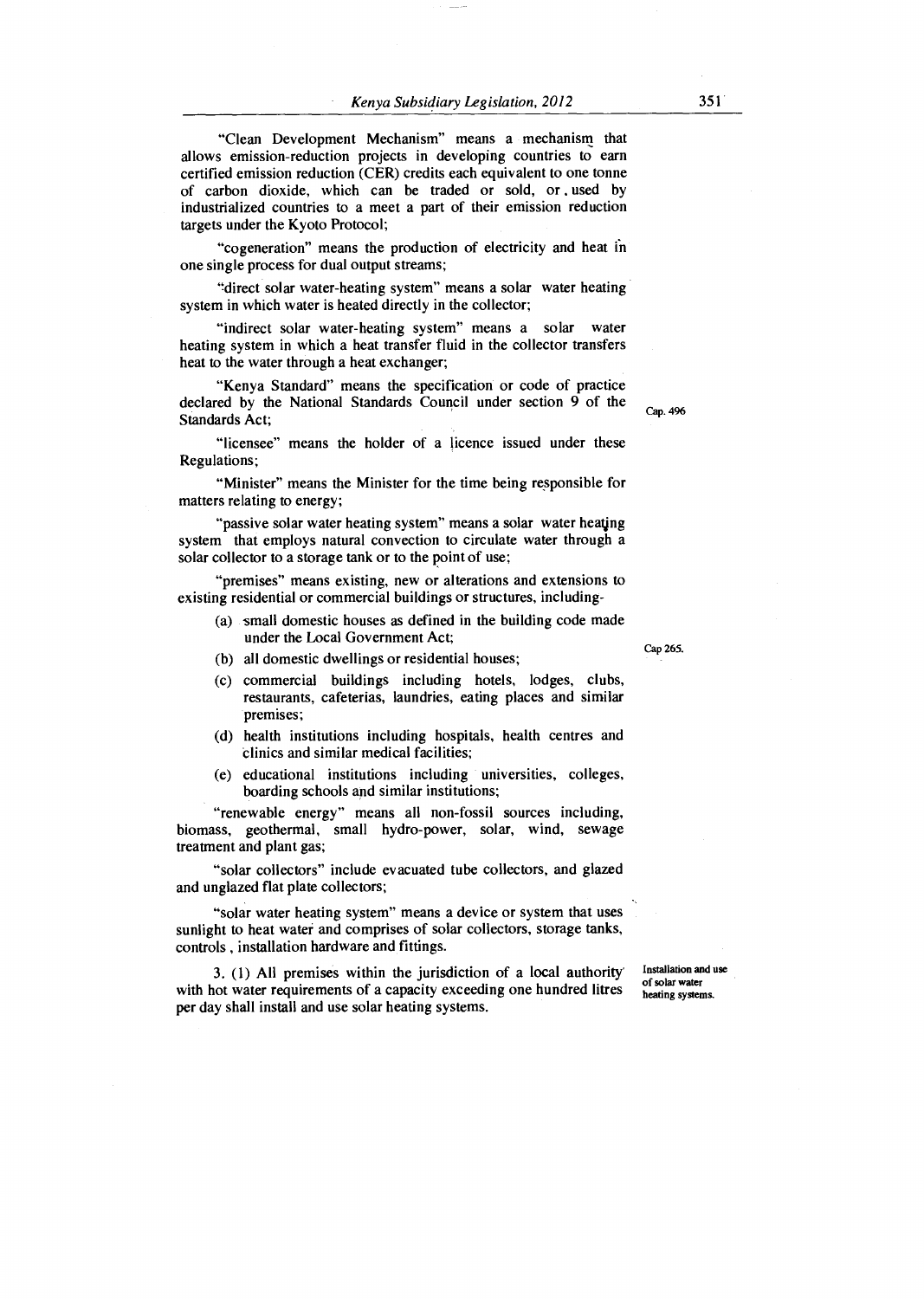(2) Within a period of five years from the date of coming into force of these Regulations, all existing premises with hot water requirements of a capacity exceeding one hundred litres per day shall install and use solar heating systems.

(3) A person who contravenes the provisions of this regulation commits an offence and shall, on conviction, be liable to a fine not exceeding one million shillings, or to imprisonment for a term not exceeding one year, or to both.

Exemptions. 4. (1) The Commission may exempt from these Regulations—

- (a) premises with technical limitations;
- (b) ' premises incapable of incorporating solar heatiqg systems due to their special circumstances.
- (c) premises supplied with hot water from a cogeneration plant in or proximate to the premises;
- (d) premises utilising electricity generated from renewable energy and the excess is used to heat water as a dump load; Or
- (e) such other premises as the Commission may determine.

(2) An application for an exemption under sub-regulation (1) shall be made to the Commission, in Form 1 set out in the First Schedule, before the submission of the building plans for approval to the relevant local authority.

(3) The Commission shall process an application for an exemption within forty five days of receipt thereof, and inform the applicant and the relevant local authority of its decision, in writing.

(4)The Commission shall, where it refuses to grant an exemption, give the applicant reasons for the refusal.

5. (1) All premises shall have a minimum annual solar contribution of sixty per cent to the premises' hot water demand.

(2) The daily hot water demand shall be calculated using the specific hot water demand values specified in Part A of the Second Schedule.

6. (1) A developer of a housing estate, a promoter of the construction, an owner of the premises or an Architect or an Engineer engaged in the design or construction of premises shall comply with these Regulations.

(2) An owner of premises, Architect and an Engineer engaged in the design, construction, extension or alteration of premises shall incorporate solar water heating systems in all new premises designs and extensions or alterations to existing premises.

(3) An owner or occupier of premises that has a solar water heating system shall use and carry out the necessary operational maintenance and repairs required to keep the installation in good and efficient working condition.

Responsibility for compliance.

Demand calculation and minimum hot water demand.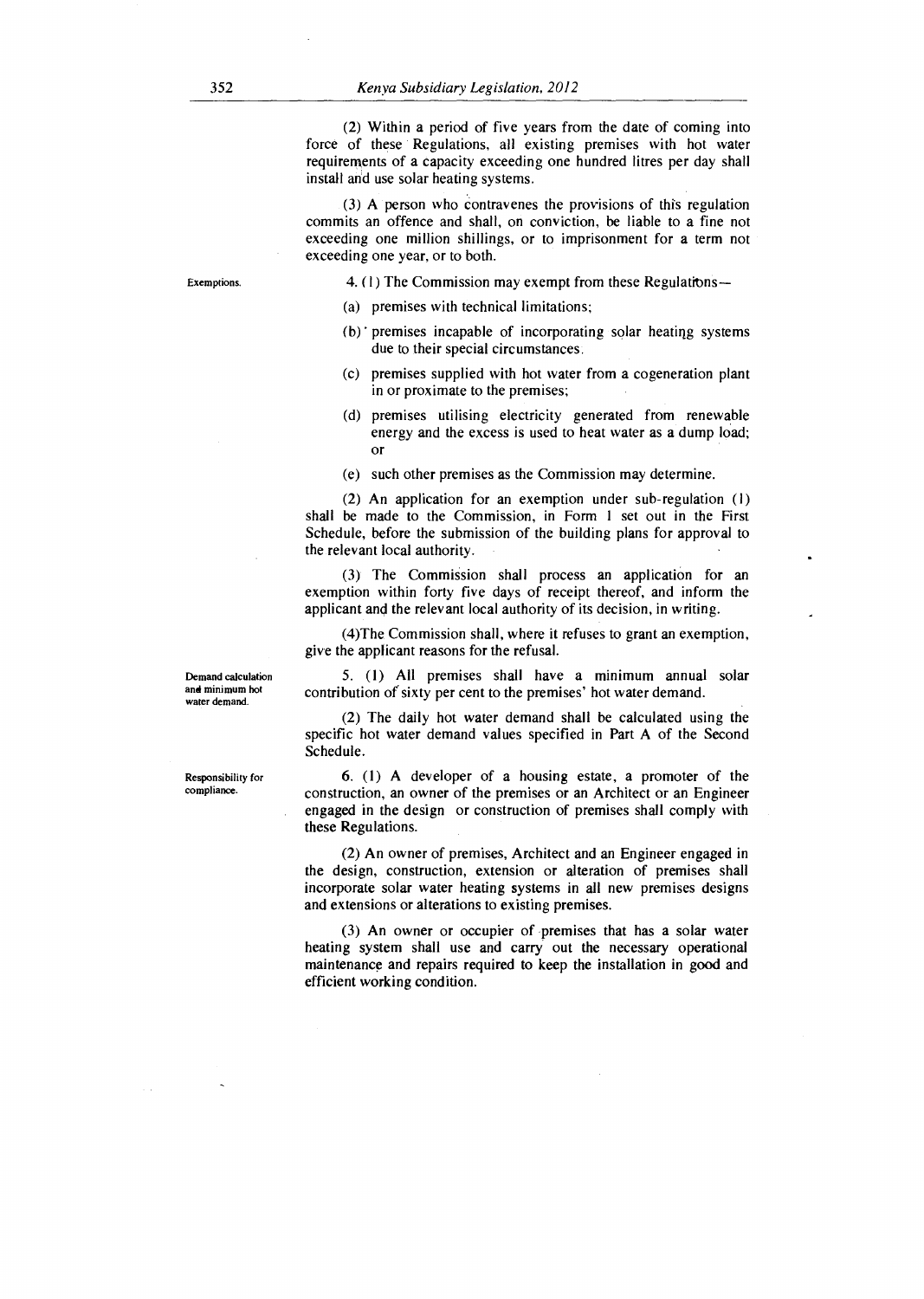(4) An electric power distributor or supplier shall not provide electricity supply to premises where a solar water heating system has not been installed in accordance with these Regulations

(5) An owner or occupier to whom these Regulations apply may investigate the inclusion of the relevant solar water heating system into a project to be registered under any carbon finance mechanism that may be established from time to time including the Clean Development Mechanism (CDM).

(6) A person who contravenes the provisions of this regulation commits an offence and shall be liable, on conviction, to a fine not exceeding one million shillings, or imprisonment for a term not exceeding one year, or to both.

7. (1) The Commission or its agent may inspect premises, to investigate matters relating to the installation of solar water heating systems in premises, in accordance with section 24 of the Act.

(2) The Commission shall issue a compliance certificate, upon request, where a solar water heating system has been installed in compliance with these Regulations.

(3) Where the Commission finds that the provisions of these Regulations have been contravened by the owner or an occupier of the premises or that a condition that may lead to the contravention of these Regulations has arisen, the Commission or its agent may issue a compliance notice to the owner or occupier of the premises.

(4) A notice issued under this Regulation shall specify-

- (a) the regulation that have been contravened;
- (b) the measures that should be undertaken to rectify the contravention; and
- (c) the period within which the notice shall be complied with.

(5) A person who does not comply with a notice issued under paragraph (4) within the specified period commits an offence and shall, on conviction, be liable to a fine not exceeding ten thousand shillings for residential premises and thirty thousand shillings for all other premises for each day or part thereof that the contravention continues.

8. (1) A person shall not use or employ for the purposes of or in connection with a solar heating system, any mode, material or apparatus other than that which complies with the Kenya Standard.

(2) A Solar collector shall, for the purposes of these Regulations, be of the unglazed flat plate, glazed flat plate or evacuated tube collector technologies or any other type that meets the Kenya Standards for solar collectors.

(3) A glazed, evacuated tube collector or any other type that meets the Kenya Standards for collectors shall be used in all installations except in installations for heating swimming pools where unglazed collectors may be used.

Standardisation.

Powers of inspection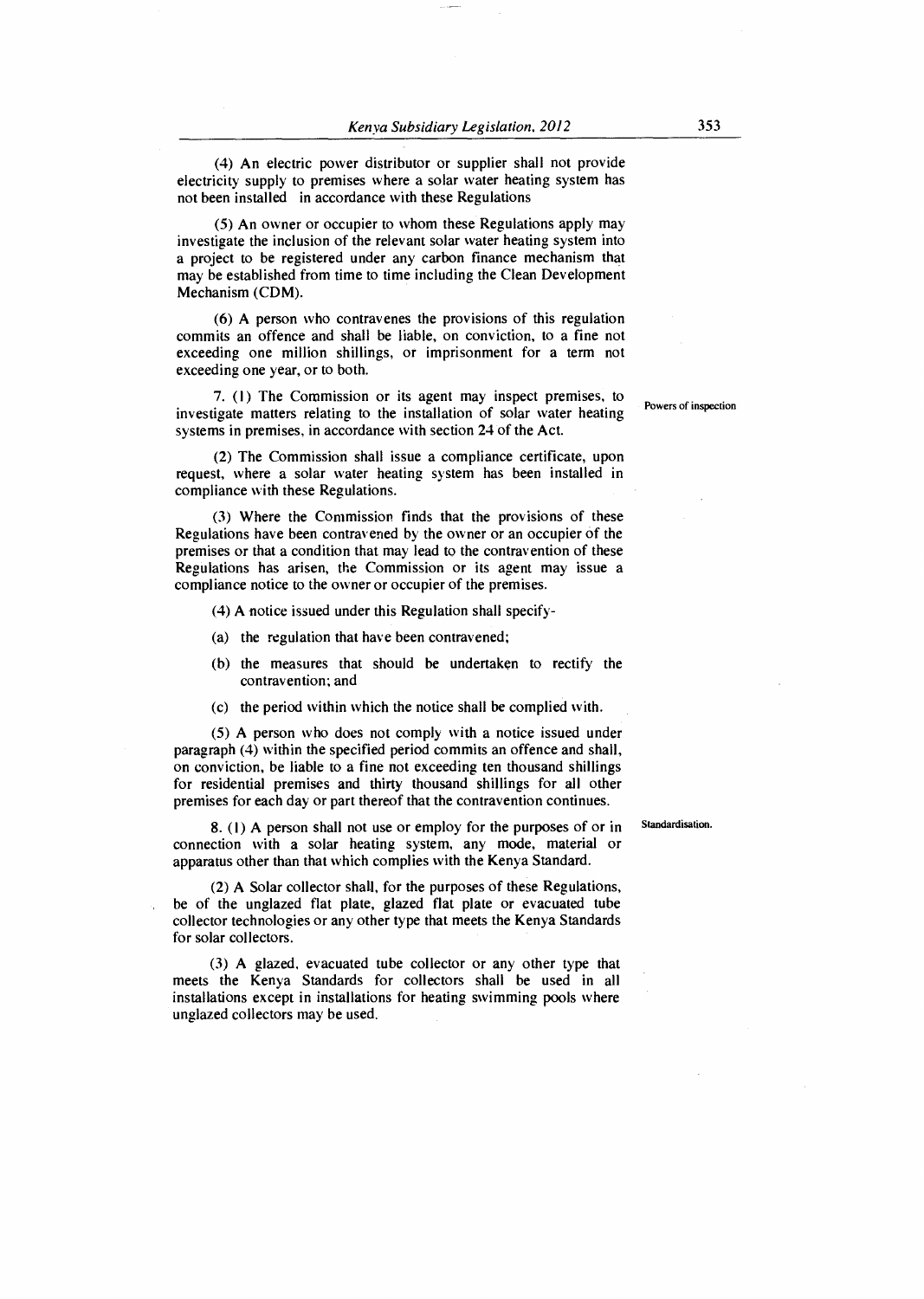(4) Solar collector panels shall be insulated to improve their thermal efficiency performance.

(5) The storage capacity of a solar water heating system shall not be less than one and a half times the daily hot water demand of the installation.

(6) The hot water storage tanks shall be insulated.

(7) All components selected for use in the installation of a solar water heating system shall be corrosion resistant.

(8) Selection of components for plumbing works in a Solar Water Heating System shall be in accordance with the planning and building Cap. 265. code made under the Local Government Act.

> 9. (1) The backup water heater systems that utilize traditional fuels, including electricity, gas, or similar fuels, may be separately installed in buildings or be integrated into the solar heating system to ensure that there is an adequate supply of hot water at all times.

> (2) The conventional back-up system shall be designed to supplement a solar water heating system by operating when absolutely necessary to supply the energy deficit from solar collectors due to adverse weather conditions or a solar water heating system defects.

> 10. (1) The design, installation, repair and maintenance of a Solar Water Heating System shall be in accordance with the Code of Practice — Solar Water Heating For Domestic Hot Water; Kenya Standard KS 1860:2008.

> (2) The design, installation, repair and maintenance of a solar water heating system shall also be in accordance with the building code made under the Local Government Act.

> (3) Solar collectors shall be installed in accordance with the solar water heating system installation standards set out in Part B of the Second Schedule.

> (4) A solar water heating system technician or contractor shall, upon commissioning a' solar heating system, issue an installation certificate, the date of installation, capacity of the solar water heating system, details of the installer and warranty, for the premises.

> 11. (1) A person shall not undertake any solar water heating system installation work unless the person is licensed by the Commission as a solar water heating system technician or a contractor.

> (2) The Commission shall not license a person as a solar water heating system technician unless the person has-

- (a) qualifications and experience specified in Part C of the Second Schedule ; and
- (b) certification recognized by the Commission.

(3) The Commission shall not license a person to be a solar water heating system contractor, unless the person has in his or her employment, a licensed solar water heating system technician. •

Conventional Backup Water Heating System.

Design, Installation, Repair and **Maintenance** 

Cap. 265

Licensing of Solar<br>Water Heating Water Heating<br>System installation installation work.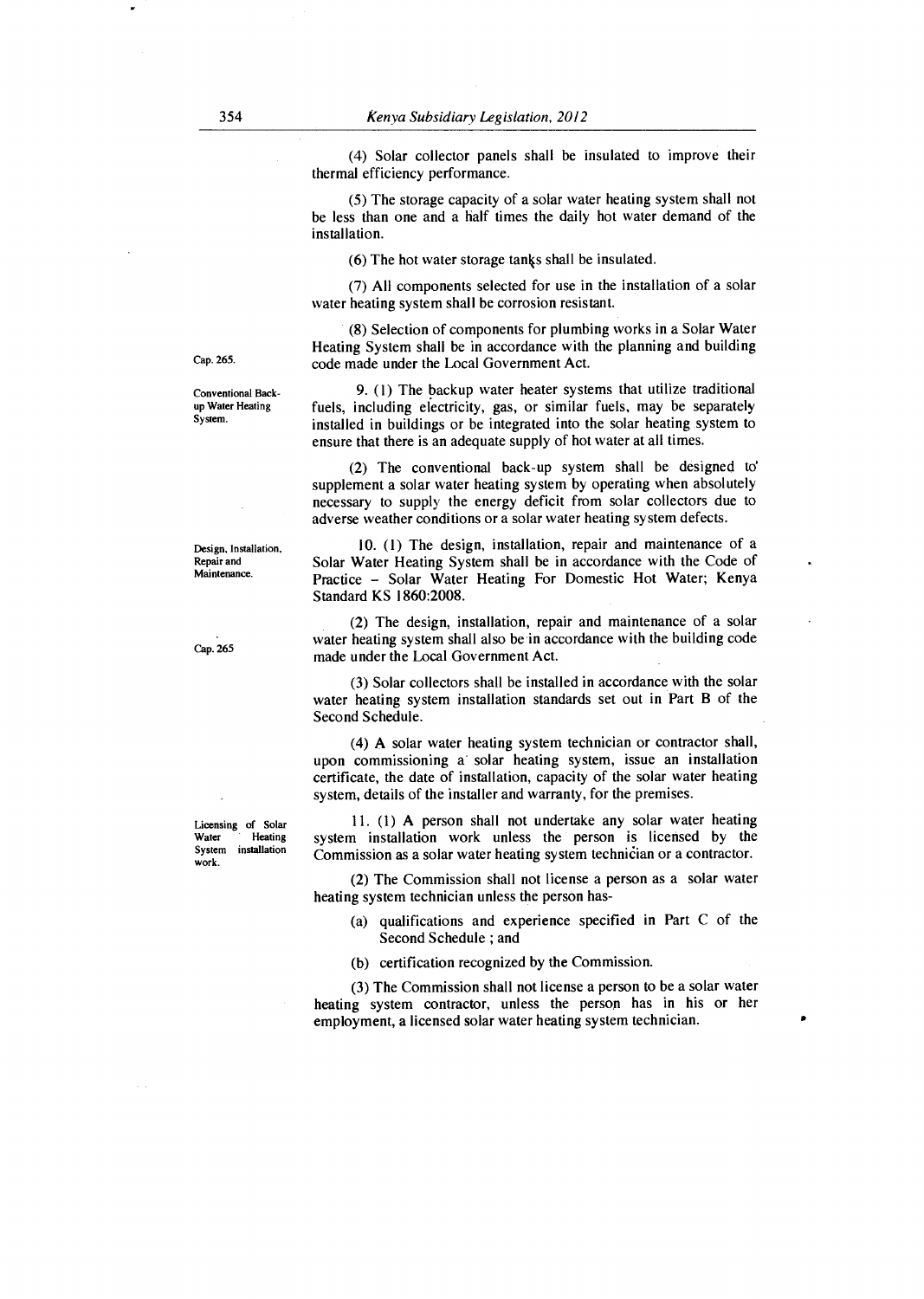(4) A person who wishes to be licensed as a solar water heating system technician or a contractor shall make an application in Form 3A or 3B, set out in the Third Schedule.

(5) The Commission may require and cause such applicant, for the purpose of ascertaining his ability to undertake, engage in or perform any work that is related to solar water heating system installation, to be examined, in such manner at it may determine, upon any matter or thing in connection with his application.

(6) The Commission shall process all applications within ninety days from the date of receipt of the application.

(7) The Commission may, after considering an application made under paragraph (4)-

- (a) grant the licence applied for unconditionally or with such conditions as it may consider fit; or
- (b) refuse to grant the licence applied for, giving reasons thereof.

(8) A licence issued under this regulation shall be valid for a period of two years from the date of issue.

12. (1) An application for renewal of a licence shall be made at least thirty days before the expiry date of the current licence.

(2) Where, upon application, it is shown to the satisfaction of the Commission that a licence has been lost, destroyed or defaced, the Commission may issue a duplicate licence.

13. (1) The Commission shall maintain a register of all licensed solar water heating system technicians and contractors licensed under these Regulations.

(2) The register shall be available to the public for inspection.

(3) All solar water heating system technicians and contractors registered by the Commission shall maintain records of all solar water heating systems installed, specifying the location, capacity and type.

(4) All registered solar water heating system technicians and contractors shall, within the first quarter of every succeeding year, submit an annual return by the end of the first quarter of the following year of all the solar water heating systems installed in the immediately preceding year, specifying the location, capacity and type.

(5) All solar water heating system technicians and contractors shall keep and maintain a record of the reports required under these Regulations for a minimum period of five years.

(6) A person who contravenes paragraph (3) commits an offence and is liable, on conviction, to a fine not exceeding one million shillings, or to a term of imprisonment of one year, or to both.

14. The incorporation of a solar water heating system in premises shall comply with all other relevant technical, legal and regulatory requirements applicable in Kenya.

Compliance with other technical, legal and regulatory requirements.

Keeping of registers and records.

Renewal of licence.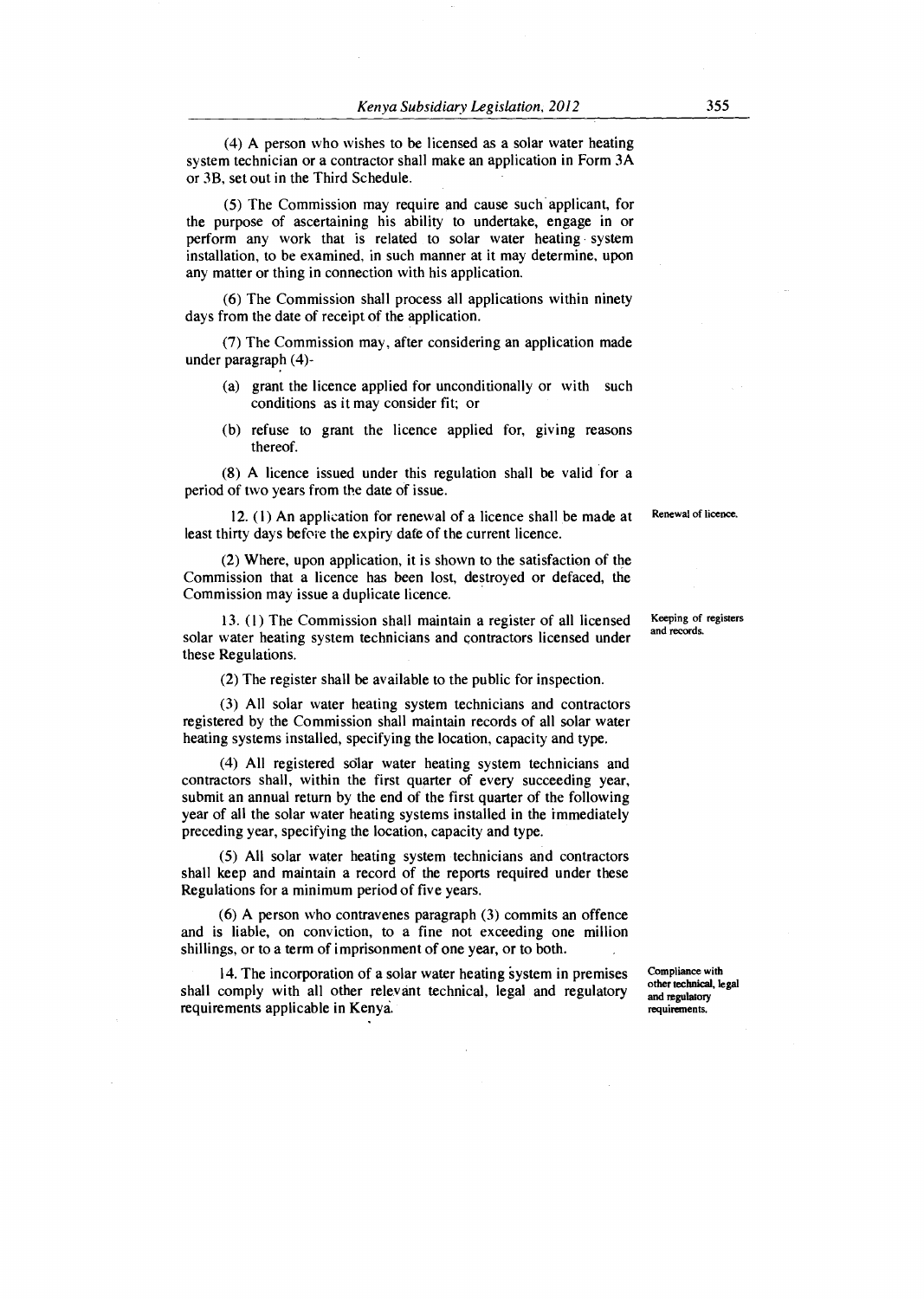#### FIRST SCHEDULE (r. 4 (2))

FORM I

### APPLICATION FOR EXEMPTION

## APPLICATION FOR EXEMPTION FROM THE SOLAR WATER HEATING REGULATIONS UNDER THE ENERGY ACT, 2006

*"This form must be accompanied with a technical report signed by an expert (Registered Engineer, Architect, or Technician) explaining why it is net technically viable to have Solar Water Heating System in the premises".* 

# *GENERAL PARTICULARS*

**State** 

(1) Name and address of applicant in full; in the case of a partnership or other joint venture (other than a body corporate), give the names and addresses of each party concerned

(2) Name, address and telephone number of person to whom correspondence or enquiries concerning the application should be directed

(3) State whether the applicant is a public limited company, private limited company, overseas company, other body corporate, partnership, unincorporated association, sole trader or other entity (and in the last case give particulars of the legal status)

(2) If the applicant is a body corporate, state—

(a) the jurisdiction under which it is incorporated

(b) if applicable, its registered number

(Attach copies of Certificate of Registration, Certificate of Incorporation, Memorandum and/or Articles of Association where applicable)

(c) the full names and addresses of its current directors

(d) the name and registered office of any holding company (within the meaning of Section 154 of Cap 486) of the applicant

 $(3)$  If the applicant is neither a body corporate nor a sole trader, give the name(s) and address(es) of the person or persons in whom effective control of the applicant rests.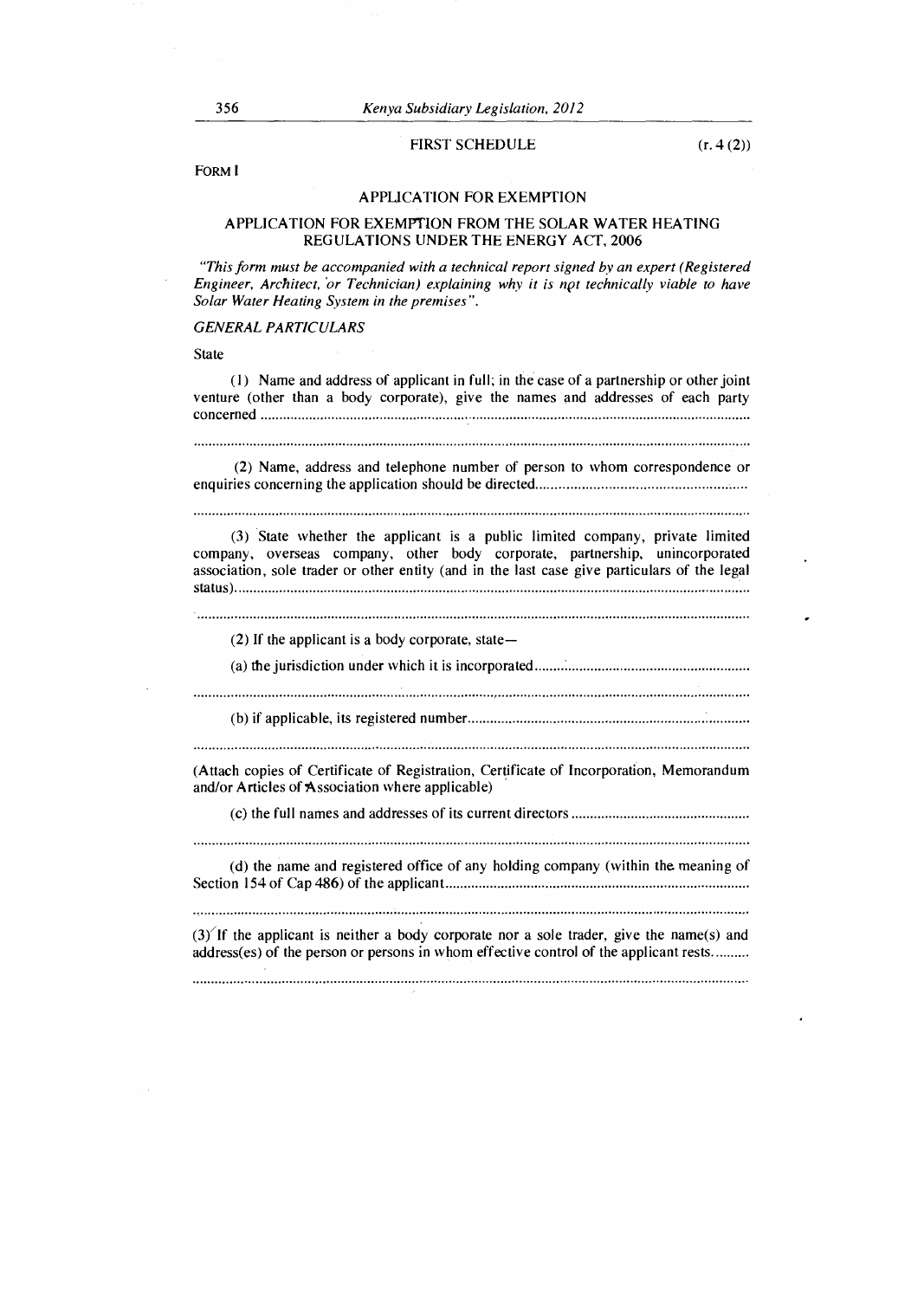*Kenya Subsidiary Legislation, 2012* 357

(4) Where any person (other than *zi* person whose name is given at paragraph 2(2)(d) or paragraph 2(3) above) holds 20 per cent or more of any class of the shares of the applicant, give the name and address of each such person, specifying in each case the number of shares so held and the percentage of the aggregate number of shares of that class represented thereby (5) Give the Land Reference Number and name and address of the local authority where the premises are situated. 3. The grounds on which the applicant seeks exemption-4. (1) Name(s) and designation(s) of person(s) signing the application: (2) Date of application:

# SECOND SCHEDULE (r. 5)

PART A

#### HOT WATER DEMAND CALCULATIONS

| <b>Type of Building Premises</b>                                                                 | Specific Daily Hot Water Demand<br>(DHWD) in litres per day at 60 $^{\circ}C$ |
|--------------------------------------------------------------------------------------------------|-------------------------------------------------------------------------------|
| Domestic residential houses                                                                      | 30 per person                                                                 |
| Educational institutions such as colleges and<br>boarding schools                                | 5 per student                                                                 |
| Health institutions such as Hospitals, Health<br>Centres, clinics and similar medical facilities | 50 per bed                                                                    |
| Hotels, Hostels, Lodges and similar premises<br>providing boarding services                      | 40 per bed                                                                    |
| Restaurants, Cafeterias and similar eating<br>places                                             | 5 per meal                                                                    |
| Laundries                                                                                        | 5 per kilo of clothes                                                         |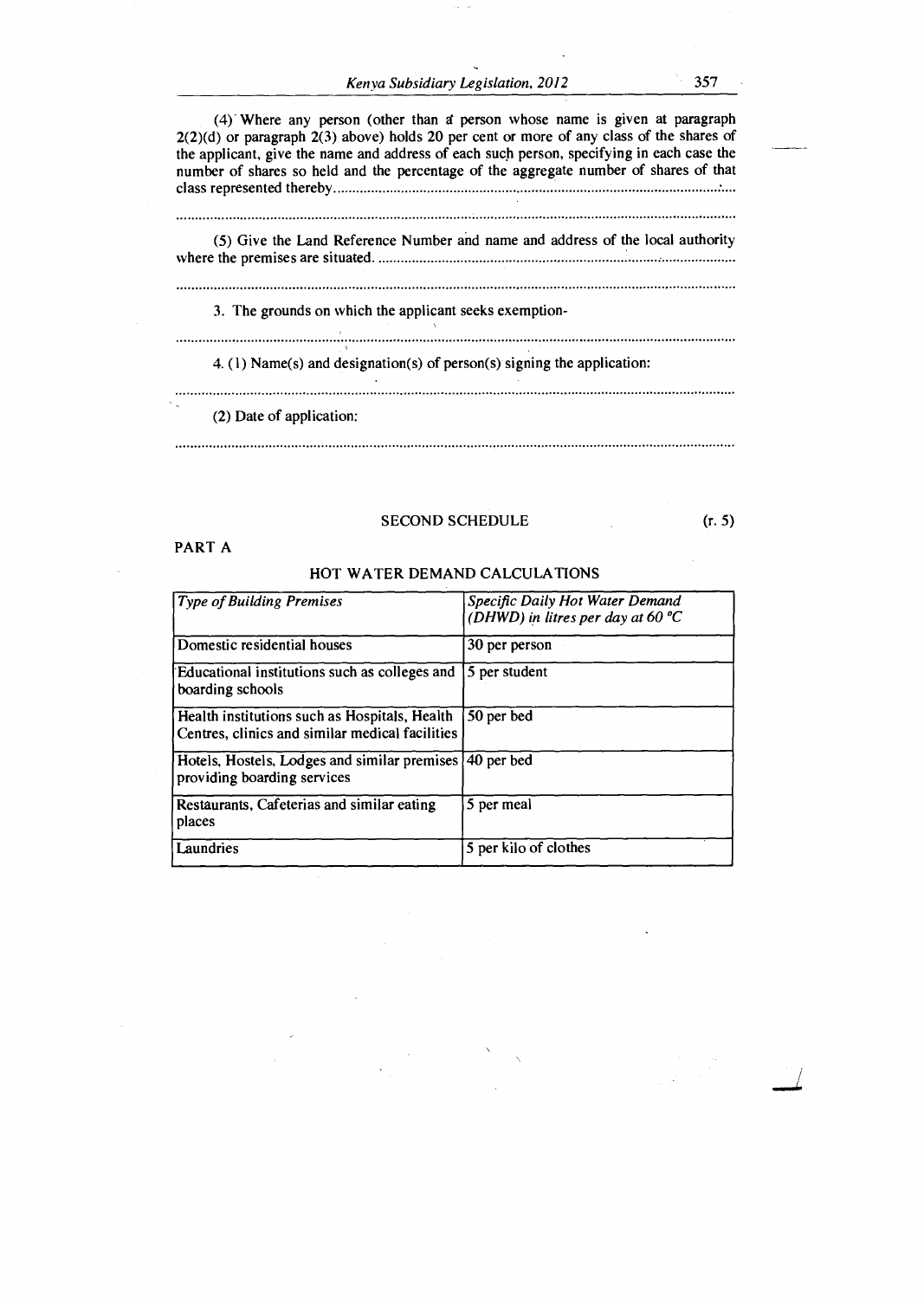(a) Hot Water Demand calculations at other temperatures (T) shall be adjusted for the 60 °C reference temperature. For the purposes of making the adjustment, the following equation shall be used—

The equation assumes that the cold water temperature (inlet water temperature) is 15 °C and a linear relationship. 45 ° C is the difference between 60 ° C and 15 ° C.

- (b) For buildings with seasonal variations in hot water demand such as Hotels, game Lodges. and similar premises, the demand may be adjusted by an annual occupancy rate of factor of not less than 70%
- (c) In calculating demand, it shall be assumed that the daily hot water demand is constant, throughout the year.
- (d) In calculating demand for domestic residential houses, the number of persons shall be taken to be equal to the number of bedrooms  $x \, 1.5$ .
- (e) In calculating the heat load of solar water heating system, heat losses in the hot water distribution system shall be taken into account.

### PART B

### INSTALLATION STANDARDS FOR SOLAR WATER HEATING SYSTEM (r.10)

Solar collectors shall be installed at an angle between  $10^{\circ}$  and  $20^{\circ}$  from horizontal plane and/or facing the equator:

Provided that the solar collector area shall be increased by 10% for tilt angles of up to 30 ° and 20% for tilt angles of up to 40 ° for technical or aesthetic reasons and/or increased by 10% if the deviation from the direction of the equator is above 25 °.

# PART C

 $\int_{\mathbb{R}^{n}}$ 

# QUALIFICATIONS AND EXPERIENCE FOR LICENSING (r. 11)

Solar Water Heating System Technicians—Minimum Education (Academic) qualifications and Professional (Job) experience

|   | Education (Academic)                              | Professional (Job)                                                          |
|---|---------------------------------------------------|-----------------------------------------------------------------------------|
|   | A graduate Engineer                               | Over 2 years experience involving<br>plumbing works                         |
|   | Higher National Diploma Engineer or<br>equivalent | experience involving plumbing<br>2 <sub>years</sub><br>works                |
|   | Government Trade Test Gradel                      | years experience of work<br>Over $3$<br>experience involving plumbing works |
| Δ | Government Trade Test Grade2                      | years experience of work<br>Over $6$<br>experience involving plumbing works |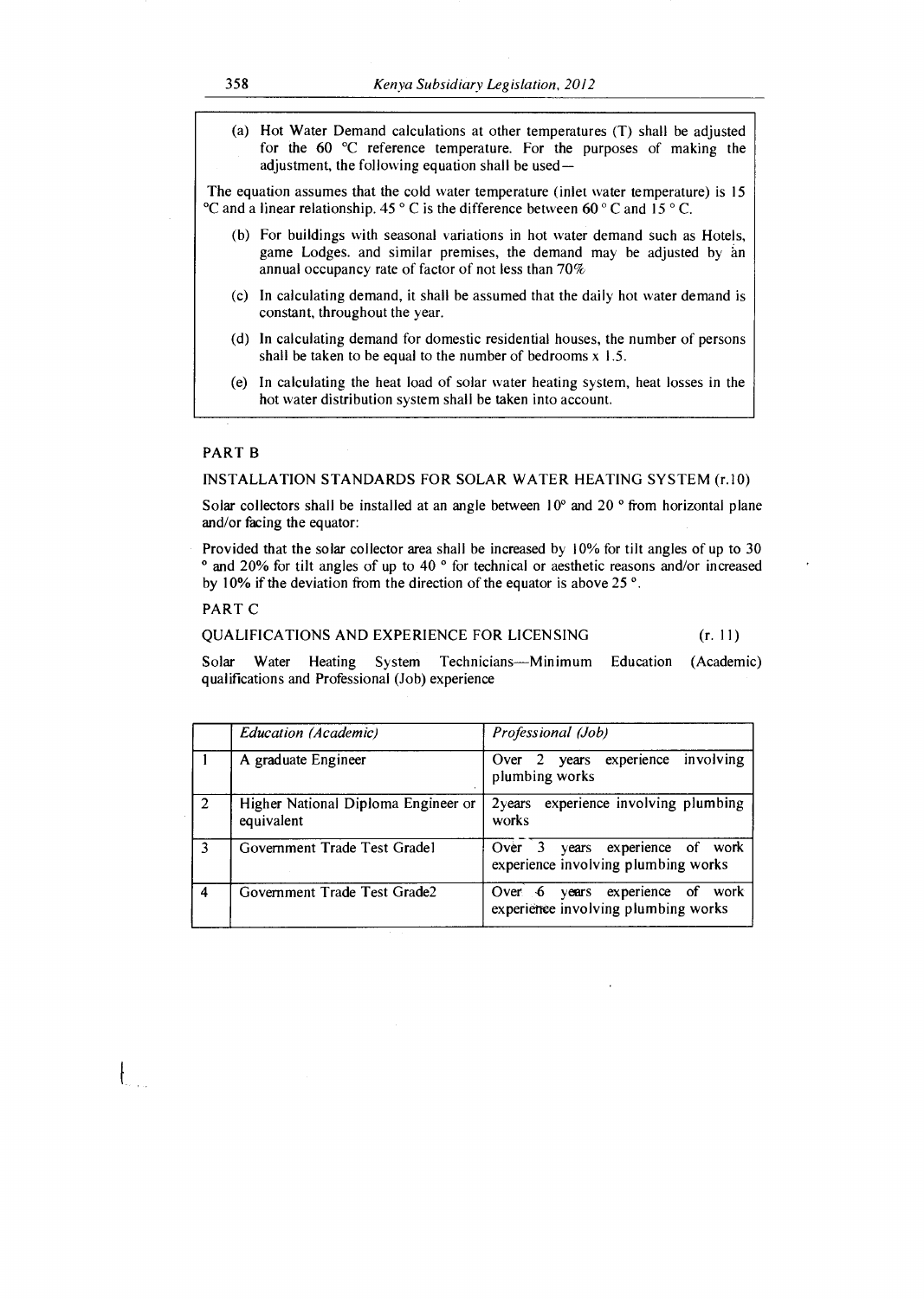$\sim$   $\sim$   $\sim$   $\sim$ 

 $\sim$   $\sim$ 

 $\Delta\phi$  ,  $\theta$ 

 $\label{eq:2} \frac{1}{\sqrt{2}}\sum_{i=1}^n \frac{1}{\sqrt{2}}\sum_{j=1}^n \frac{1}{j!} \sum_{j=1}^n \frac{1}{j!} \sum_{j=1}^n \frac{1}{j!} \sum_{j=1}^n \frac{1}{j!} \sum_{j=1}^n \frac{1}{j!} \sum_{j=1}^n \frac{1}{j!} \sum_{j=1}^n \frac{1}{j!} \sum_{j=1}^n \frac{1}{j!} \sum_{j=1}^n \frac{1}{j!} \sum_{j=1}^n \frac{1}{j!} \sum_{j=1}^n \frac{1}{$ 

FORM 3A

÷

# APPLICATION FOR LICENCE OF SOLAR WATER HEATING SYSTEM TECHNICIAN

| Purpose of Application: New Application <sup>1</sup> Renewal <sup>1</sup> (Please indicate with a<br>tick( <i>v</i> )) |
|------------------------------------------------------------------------------------------------------------------------|
|                                                                                                                        |
| (Block capitals, surname first)                                                                                        |
|                                                                                                                        |
|                                                                                                                        |
|                                                                                                                        |
|                                                                                                                        |
|                                                                                                                        |
|                                                                                                                        |
|                                                                                                                        |
|                                                                                                                        |
|                                                                                                                        |
|                                                                                                                        |
|                                                                                                                        |
|                                                                                                                        |
|                                                                                                                        |
|                                                                                                                        |
|                                                                                                                        |
|                                                                                                                        |
|                                                                                                                        |
|                                                                                                                        |
| Subsequent experience in the work of a plumber (Trade Test Certificate, if any)                                        |
|                                                                                                                        |
|                                                                                                                        |
| Knowledge of occupational safety and health regulations                                                                |
| $Yes \Box$<br>No <sub>D</sub>                                                                                          |
| Details of Solar Water Heating System installation licence held (if any)                                               |
|                                                                                                                        |
|                                                                                                                        |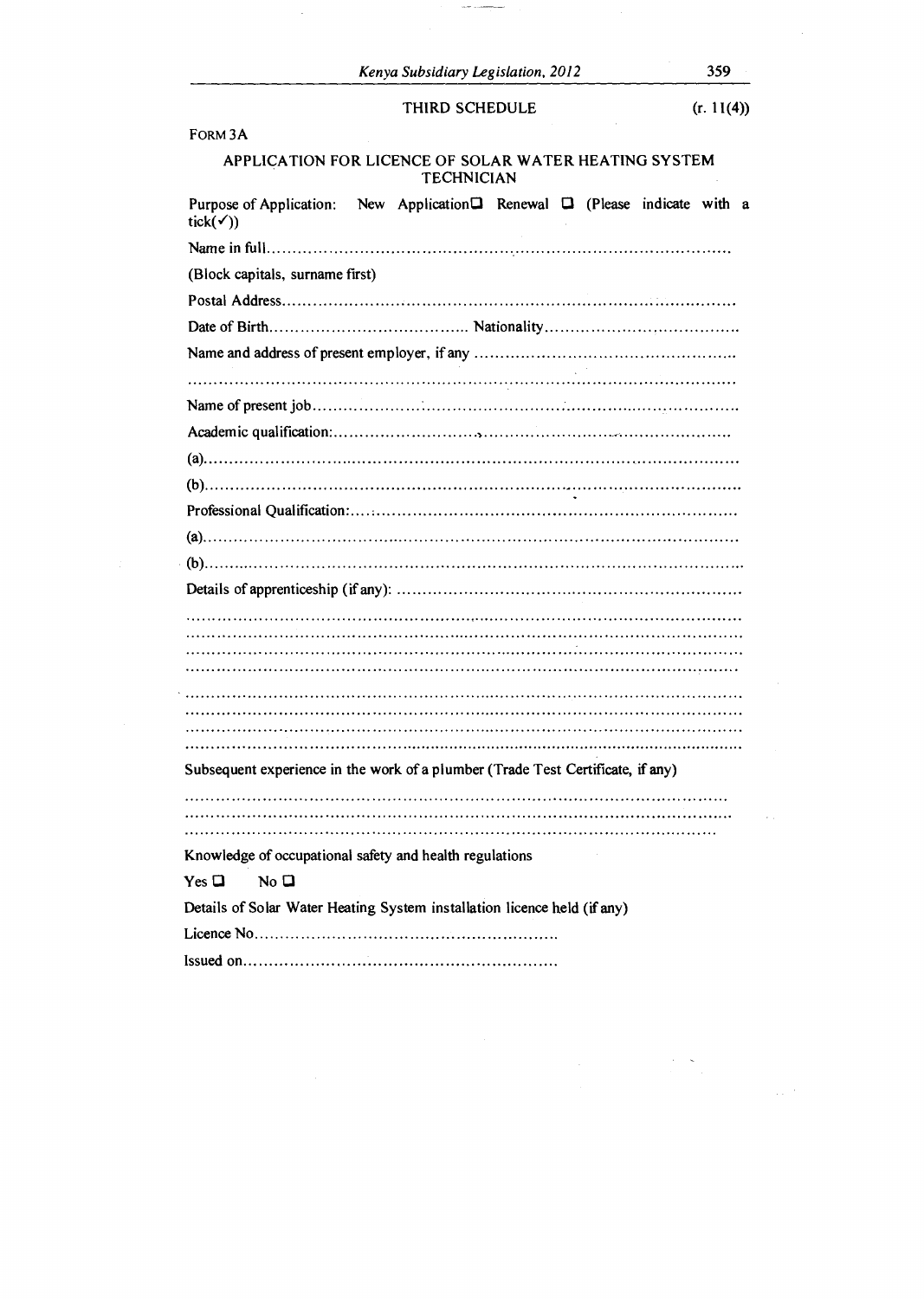| I declare that the particulars given by me are true and correct.                                                                                      |
|-------------------------------------------------------------------------------------------------------------------------------------------------------|
|                                                                                                                                                       |
| REFEREES                                                                                                                                              |
| (The following details to be completed by two independent referees who must have<br>known the applicant's ability very well, preferably in the trade) |
| 1st Referee                                                                                                                                           |
| I declare that the particulars given by the applicant in this form are true and correct to the<br>best of my knowledge.                               |
|                                                                                                                                                       |
| (Block letters, surname first)                                                                                                                        |
|                                                                                                                                                       |
|                                                                                                                                                       |
|                                                                                                                                                       |
|                                                                                                                                                       |
|                                                                                                                                                       |
|                                                                                                                                                       |
|                                                                                                                                                       |
| I declare that the particulars given by the applicant in this form are true and correct to the<br>best of my knowledge.                               |
|                                                                                                                                                       |
| (Block letters, surname first)                                                                                                                        |
|                                                                                                                                                       |
|                                                                                                                                                       |
|                                                                                                                                                       |
|                                                                                                                                                       |
|                                                                                                                                                       |
|                                                                                                                                                       |
|                                                                                                                                                       |

.

J.

 $\sim$   $\alpha$ 

 $\hat{\boldsymbol{\beta}}$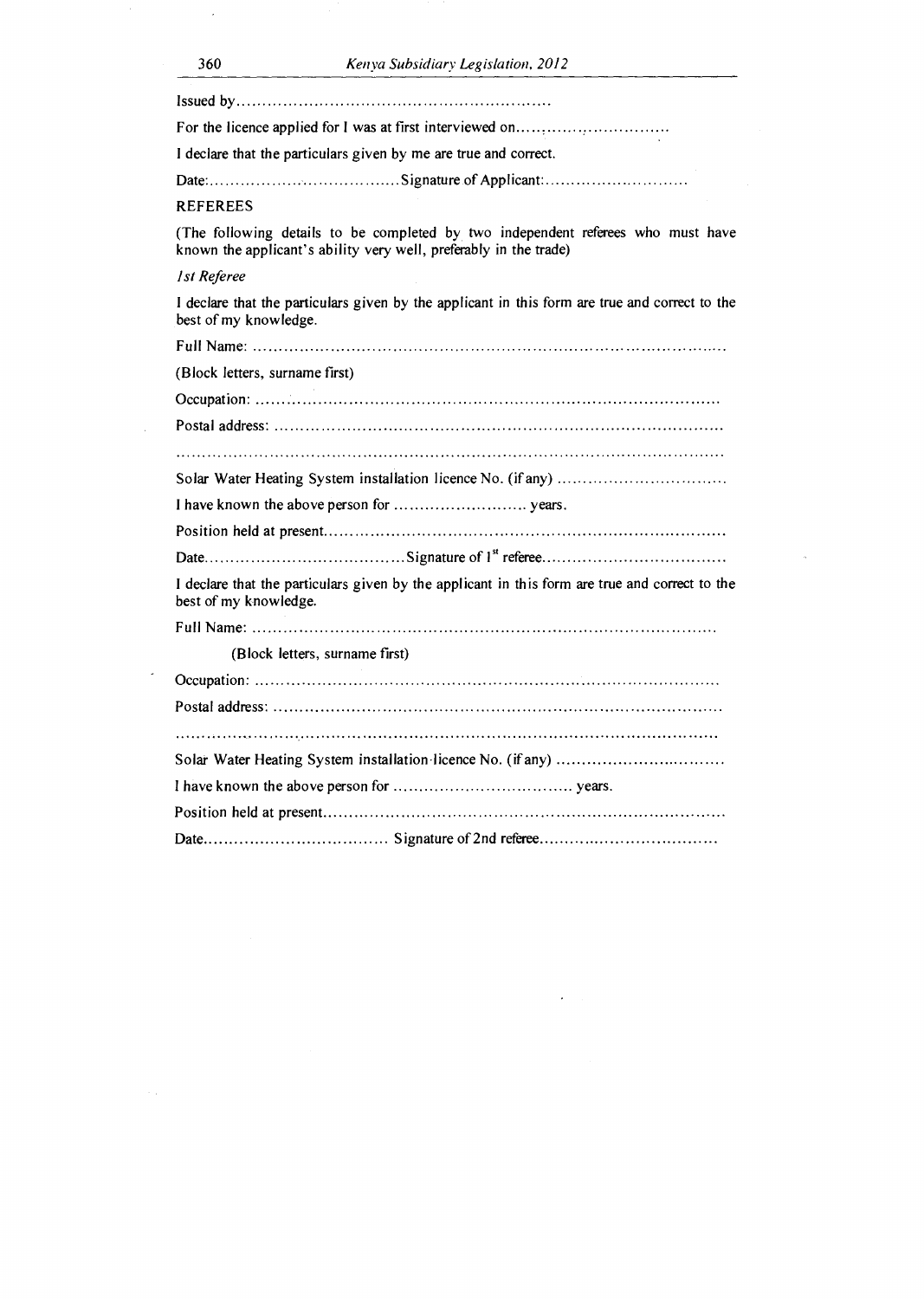| FORM 3B          | (r. 11(4))                                                                                                                                                     |
|------------------|----------------------------------------------------------------------------------------------------------------------------------------------------------------|
|                  | APPLICATION FOR LICENCE OF SOLAR WATER HEATING SYSTEM<br><b>CONTRACTOR</b>                                                                                     |
| tick( <i>Y</i> ) | New Application Renewal $\Box$ (Please indicate with a<br>Purpose of Application:                                                                              |
| 1.               |                                                                                                                                                                |
| $2_{\cdot}$      | Details of Contractor:                                                                                                                                         |
| (a)              |                                                                                                                                                                |
|                  |                                                                                                                                                                |
|                  | (c) Location of business premises:                                                                                                                             |
|                  |                                                                                                                                                                |
|                  |                                                                                                                                                                |
|                  |                                                                                                                                                                |
| 3.               | details of proprietors or partners owning business or<br>Give full<br>directors/shareholders of the company, as the case may be.                               |
|                  | <b>Nationality</b><br>Name                                                                                                                                     |
|                  |                                                                                                                                                                |
|                  |                                                                                                                                                                |
|                  |                                                                                                                                                                |
|                  | (any additional information should be submitted on a separate sheet of paper)                                                                                  |
| 4.               | Certified copies of the following documents should be submitted with the<br>application for a licence-                                                         |
| (a)              | If the applicant is a Kenyan, a copy of both sides of ID card or if a non-Kenyan<br>current work permit together with copies of pages 1 and 5 of the passport; |

- (b) Relevant entry permits(s) for non-citizens;
- (c) Copy of Business name Registration Certificate or Certificate of Incorporation and Memorandum and Articles of Association in case of a company (whichever is applicable).
- (d) Lease agreement or letter from landlord confirming tenancy.
- (e) PIN and VAT certificates.
	- (i) Valid Tax compliance certificate
	- (ii) Any other document that may be required by the Commission from time to time

NB: An applicant for renewal of a licence shall submit only a photocopy of the current Licence.

List of Licensed Solar Water Heating System technicians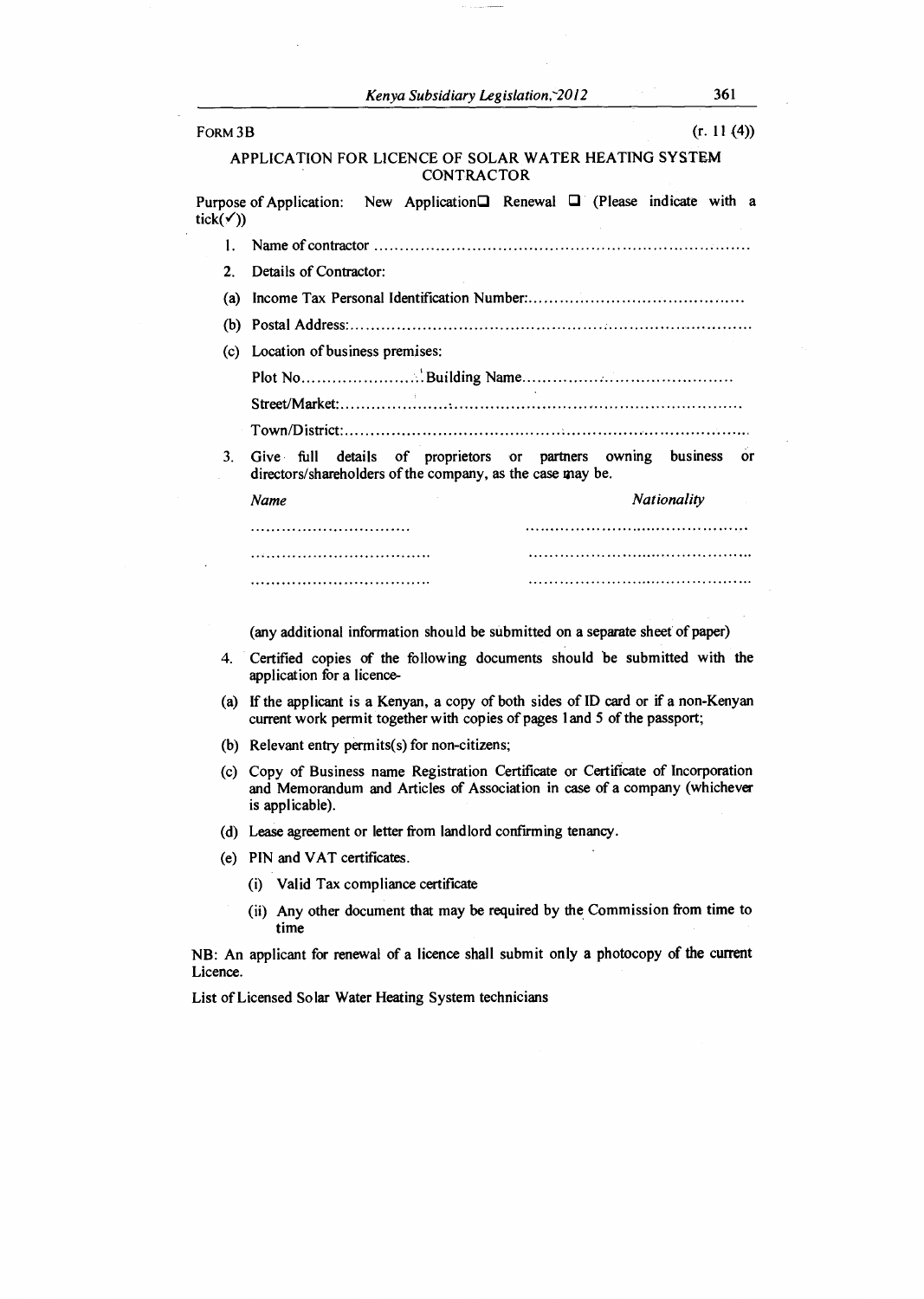| Full name                                                                                                                                                                                            | Licence No.                                                                             |  |
|------------------------------------------------------------------------------------------------------------------------------------------------------------------------------------------------------|-----------------------------------------------------------------------------------------|--|
|                                                                                                                                                                                                      |                                                                                         |  |
|                                                                                                                                                                                                      |                                                                                         |  |
|                                                                                                                                                                                                      |                                                                                         |  |
|                                                                                                                                                                                                      |                                                                                         |  |
|                                                                                                                                                                                                      |                                                                                         |  |
|                                                                                                                                                                                                      |                                                                                         |  |
|                                                                                                                                                                                                      |                                                                                         |  |
|                                                                                                                                                                                                      |                                                                                         |  |
|                                                                                                                                                                                                      |                                                                                         |  |
|                                                                                                                                                                                                      |                                                                                         |  |
| Previous Solar Water Heating System project or work experience                                                                                                                                       |                                                                                         |  |
|                                                                                                                                                                                                      |                                                                                         |  |
|                                                                                                                                                                                                      |                                                                                         |  |
|                                                                                                                                                                                                      |                                                                                         |  |
|                                                                                                                                                                                                      |                                                                                         |  |
|                                                                                                                                                                                                      |                                                                                         |  |
|                                                                                                                                                                                                      |                                                                                         |  |
|                                                                                                                                                                                                      | Name and address of bank(s) or financial institution(s) where the business account(s)   |  |
|                                                                                                                                                                                                      |                                                                                         |  |
|                                                                                                                                                                                                      |                                                                                         |  |
|                                                                                                                                                                                                      |                                                                                         |  |
|                                                                                                                                                                                                      |                                                                                         |  |
|                                                                                                                                                                                                      |                                                                                         |  |
|                                                                                                                                                                                                      |                                                                                         |  |
|                                                                                                                                                                                                      |                                                                                         |  |
| I/We hereby apply for registration as a Solar Water Heating System Contractor. We<br>commit to carry out all installations in accordance with the Energy (Solar Water Heating)<br>Regulations, 2011. |                                                                                         |  |
| and correct.                                                                                                                                                                                         | I/We hereby, declare that the information I/we have provided in the application is true |  |
|                                                                                                                                                                                                      |                                                                                         |  |
|                                                                                                                                                                                                      |                                                                                         |  |
|                                                                                                                                                                                                      |                                                                                         |  |

# REFEREES

(The following details to be completed by two different and independent referees, who would vouch your competence to operate a business of contractor if registered, your technical ability having already been established. Persons who may not understand what is involved in running a business cannot be accepted as referees).